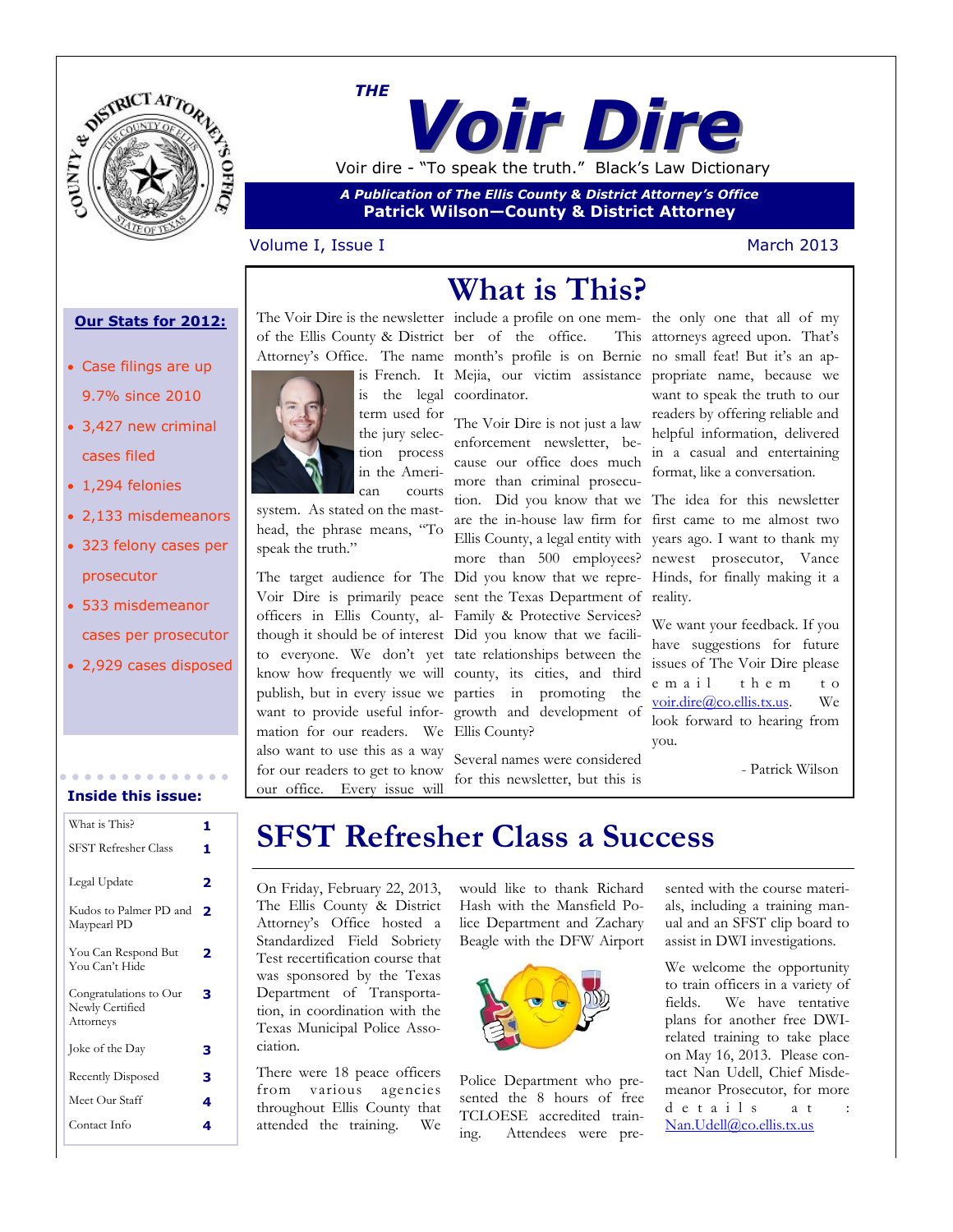## **Legal Update**

#### **Blood Warrants**

A search warrant for blood draw is only valid for an individual that can be found in the county of the magistrate (if the magistrate is lower than a district judge) that issued the search warrant. District Judges and higher magistrates have state wide jurisdiction. *Sanchez v. State*

### **Search Warrants**

A person that has left the premises subject to a search warrant and is nearly one mile away is too far away to be arrested. Detainee must be in the immediate vicinity. *—-Bailey v. U.S.* 

#### **Ellis County Observer**

On January 26, 2012, this office filed a Chapter 59 asset forfeiture for the domain name of elliscountyobserver.com. After a trial on April 2, 2012, the Judge found the property was used in the commission of a felony and ordered forfeiture of the property. The owner of the property, Joseph Dauben, appealed to the 10<sup>th</sup> Court of Appeals and lost the appeal. Ellis County is the first County (that we know of) to file an asset forfeiture on an intangible piece of property.

Check out the new

[elliscountyobserver.com.](http://www.elliscountyobserver.com)



### **Kudos to Palmer PD and Maypearl PD**



Thank you for your use of body cameras. They provide us with extremely valuable evi-

dence. A moving picture is truly worth a thousand words.

In DWI cases the HGN test, which is difficult to explain, can be clearly seen by a jury. Slurred speech, bloodshot eyes, and unsteady balance are much more obvious.

In assault family violence cases fear in the eyes and the voice of the victim is vivid. If she changes her story later (which, as you know, is not uncommon), we can present the video that shows the real story. The injuries can be observed by the jury with a clearer picture than some digital still cameras.

We know these cameras can be costly, especially for smaller police departments, but they are much appreciated by our office. Thanks Palmer and Maypearl. Keep up the good work!

- Morgan Taylor, Misdemeanor Prosecutor

### **You Can Respond But You Can't Hide**

"Why did you subpoena me? I wasn't even there...and if I was there, I didn't do anything ……….

Oh, it was officer so and so that did that ……….

and if I did do something, I don't remember what ………..

Well, yeah, that is my handwriting on that evidence sheet, so I must have picked it up, and oh yeah, I did hear the defendant whisper under his breath,

'OMG they got me now',……

But do you really need **me**, deer season starts tomorrow,"

Sound familiar? If you were there, we will find out. So, why not document your part in the case file, so we will know, can subpoena you early, and if we can jockey the trial around your schedule we will certainly do so. But if we find out we need you two days

before the trial is actually scheduled, you're done - you're toast - opening day will probably be missed.

*Our commitment has always been to work with officers as best we can when we know what your problems regarding trial dates are, and our judge is generally very reasonable in that regard.* 

But, if we don't know about the scheduling problem, well, opening day may be left to the other hunters.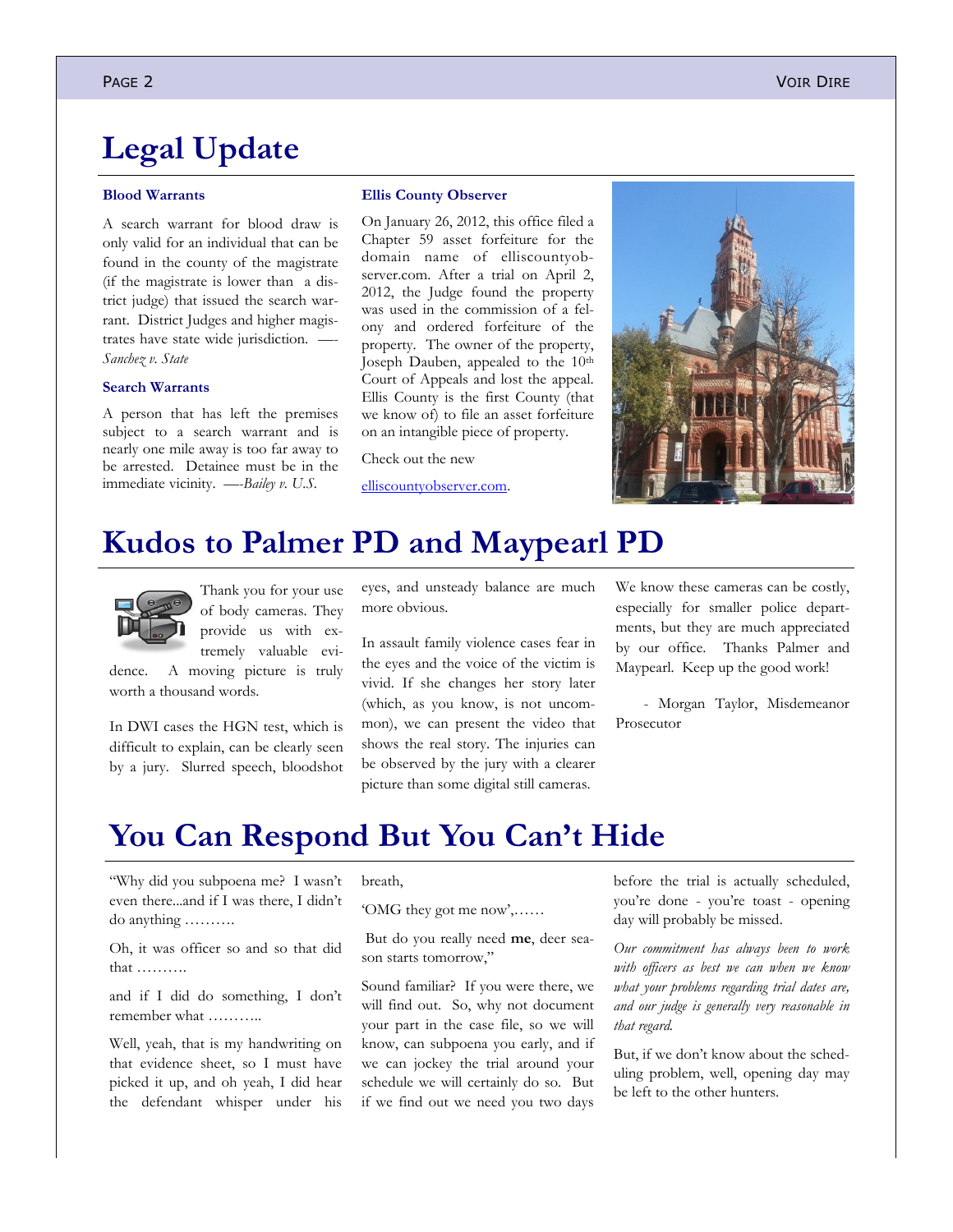#### Volume 1, Issue 1  $P_{A}$  Page 3  $P_{A}$



Lawyers, Investigators, and Support Staff of the Ellis County and District Attorney's Office

# **Congratulations to Our Newly Certified Attorneys**



Cindy Hellstern

Board Certified in Criminal Appellate Law By the Texas Board of Legal Specialization

# **Joke of the Day**

Several years ago in Tarrant County, an aggravated assault case where a woman was shot in the stomach during an altercation was tried to the jury. While testifying about the incident, We are proud to announce and congratulate Cindy Hellstern and Mary Trost for their recent achievements and certifications. These certifications recognize each attorney's experience and special competence in their particular field of law. Their drive and pursuit of continuing education is a reflection of their quest for knowledge and justice.



Mary Trost

Certified Child Welfare Law Specialist A National Certification by the National Association of Counsel for Children.

the following exchange occurred:

Attorney: "Please describe the incident."

Victim: "We all got into a fight."

Attorney: "Isn't it true that you were shot in the fracas?"

Victim: "No, 6 or 7 inches above the fracas."

# **Recently Disposed**

**Scott Lohman** - jury verdict, **75 years** for theft of a hay bailer, theft greater than \$20,000 but less than \$100,000. Habitual offender with extensive criminal history. (10/12).

**Joshua Jaggears** - plea, improper relationship between educator and sexual performance of child employee, **5 year sentence**. (1/13).

**Timothy Reagor** - plea, aggravated sexual assault, **10 years.** (1/13).

**David Sam** - jury verdict, failure to register/sex offender, **5 years**. (2/13)

**Blas Hernandez, Jr.** - jury verdict, DWI 3rd, **life sentence to run consecutively to his prior life sentence**. He was out on parole on a life sentence for DWI 3rd when arrested. (8/12).

**Joseph Dauben** - jury verdict, fraudulent use of identifying info, **365 days probated for 5 yrs.**(11/12).

**Andrewnette Allison** - jury verdict, resisting arrest, **180 days**. (12/12).

**Aaron Fedrick** - plea, burglary of habitation, **15 years** and bail jumping, **10 years**. (1/13).